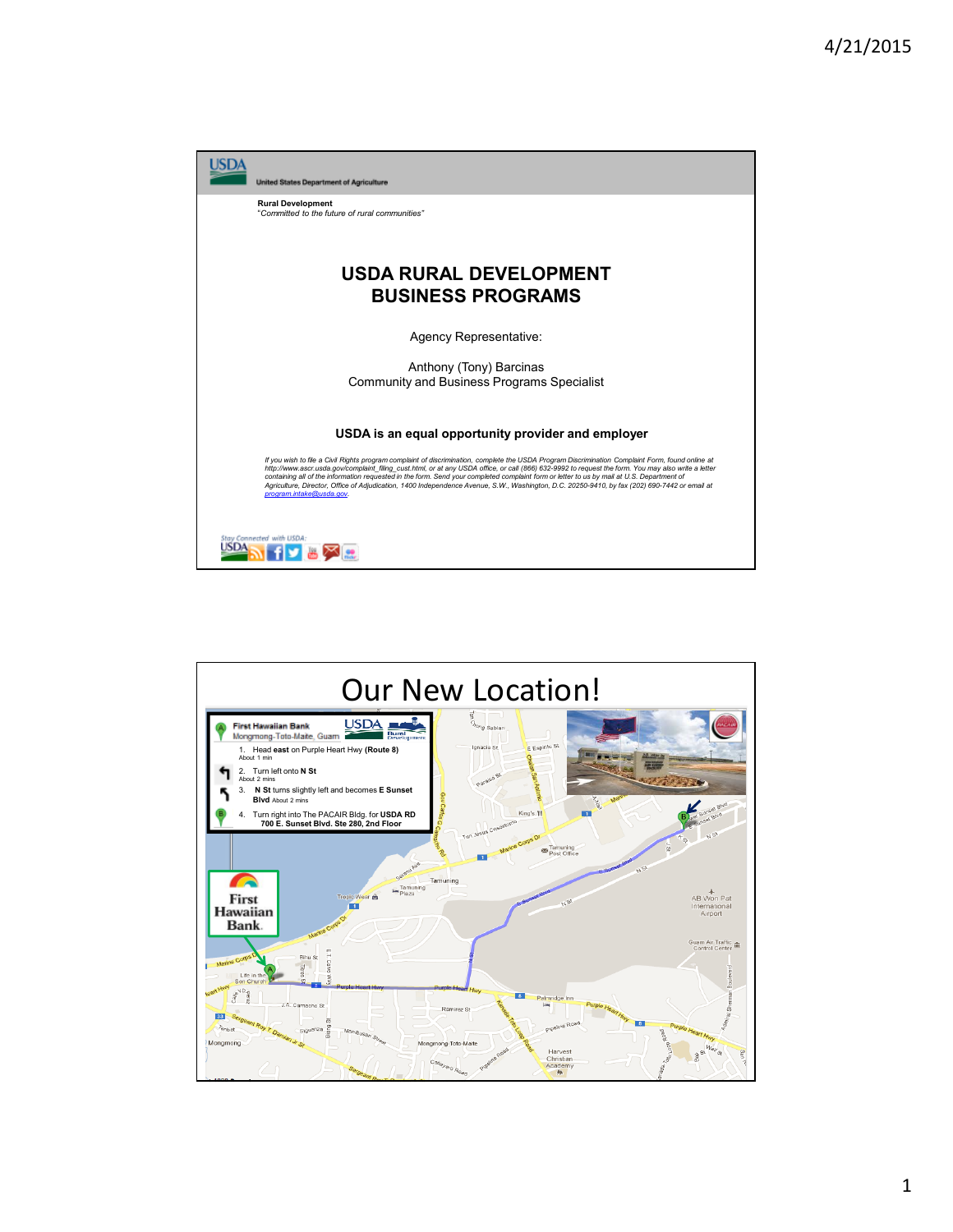

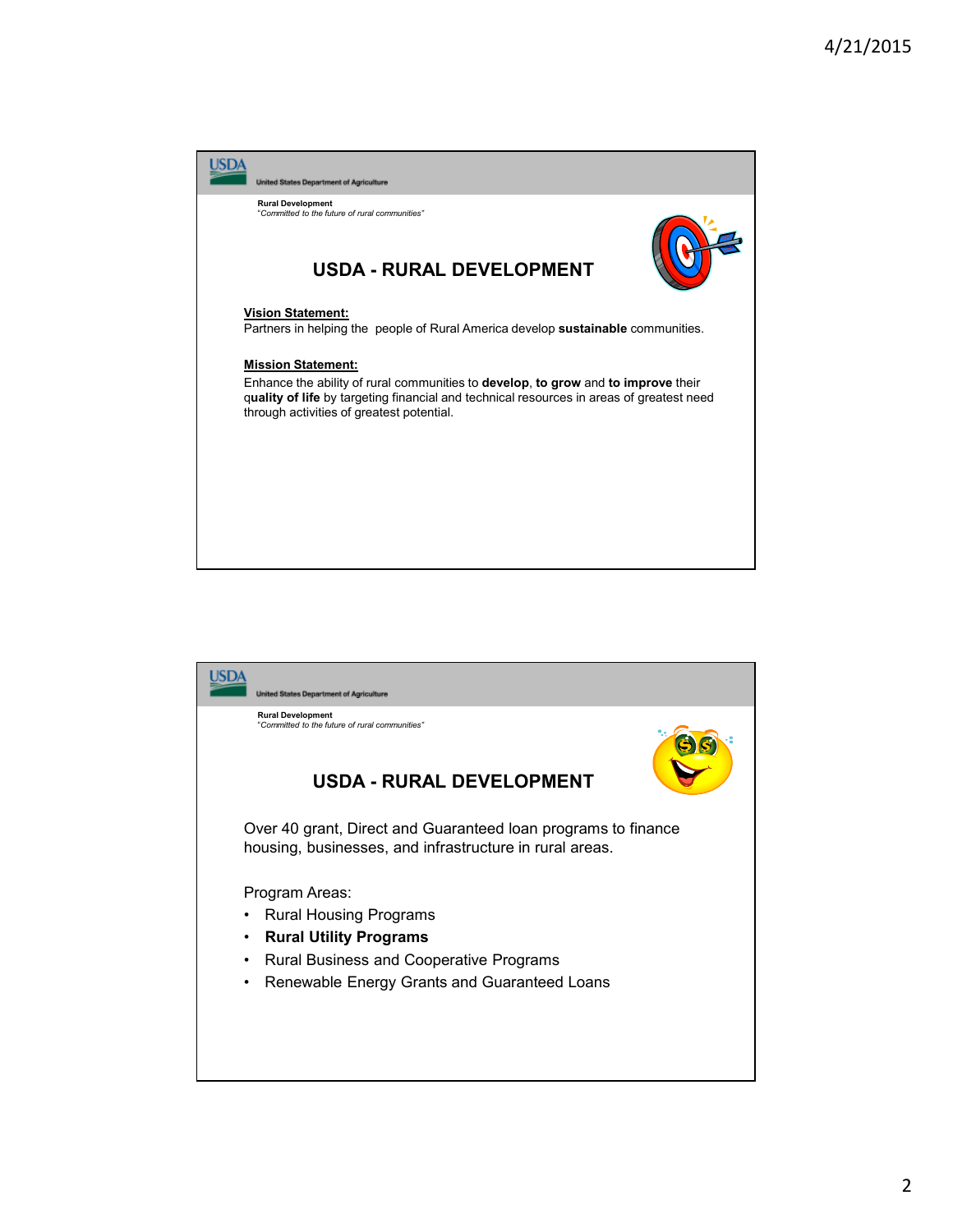

|   | <b>United States Department of Agriculture</b>                                        |
|---|---------------------------------------------------------------------------------------|
|   | <b>Rural Development</b><br>"Committed to the future of rural communities"            |
|   | Water and Environmental Funding Programs                                              |
| ٠ | Water & Waste Disposal Loan & Grant                                                   |
| ٠ | Special Evaluation Assistance for Rural Communities and<br><b>Households (SEARCH)</b> |
| ٠ | <b>Predevelopment Planning Grants (PPG)</b>                                           |
| ٠ | <b>Emergency &amp; Imminent Community Water Assistance Grant</b><br>(ECWAG)           |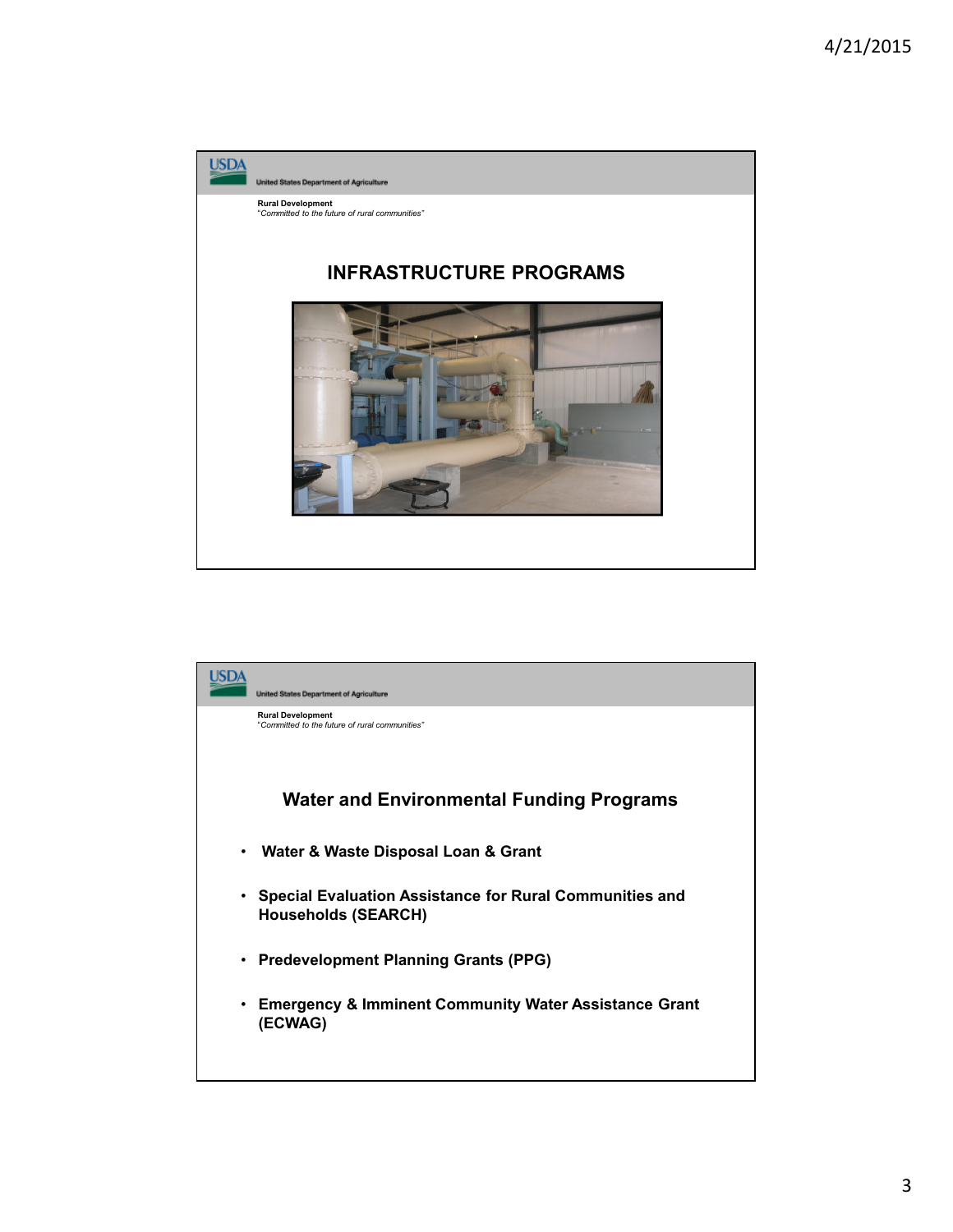

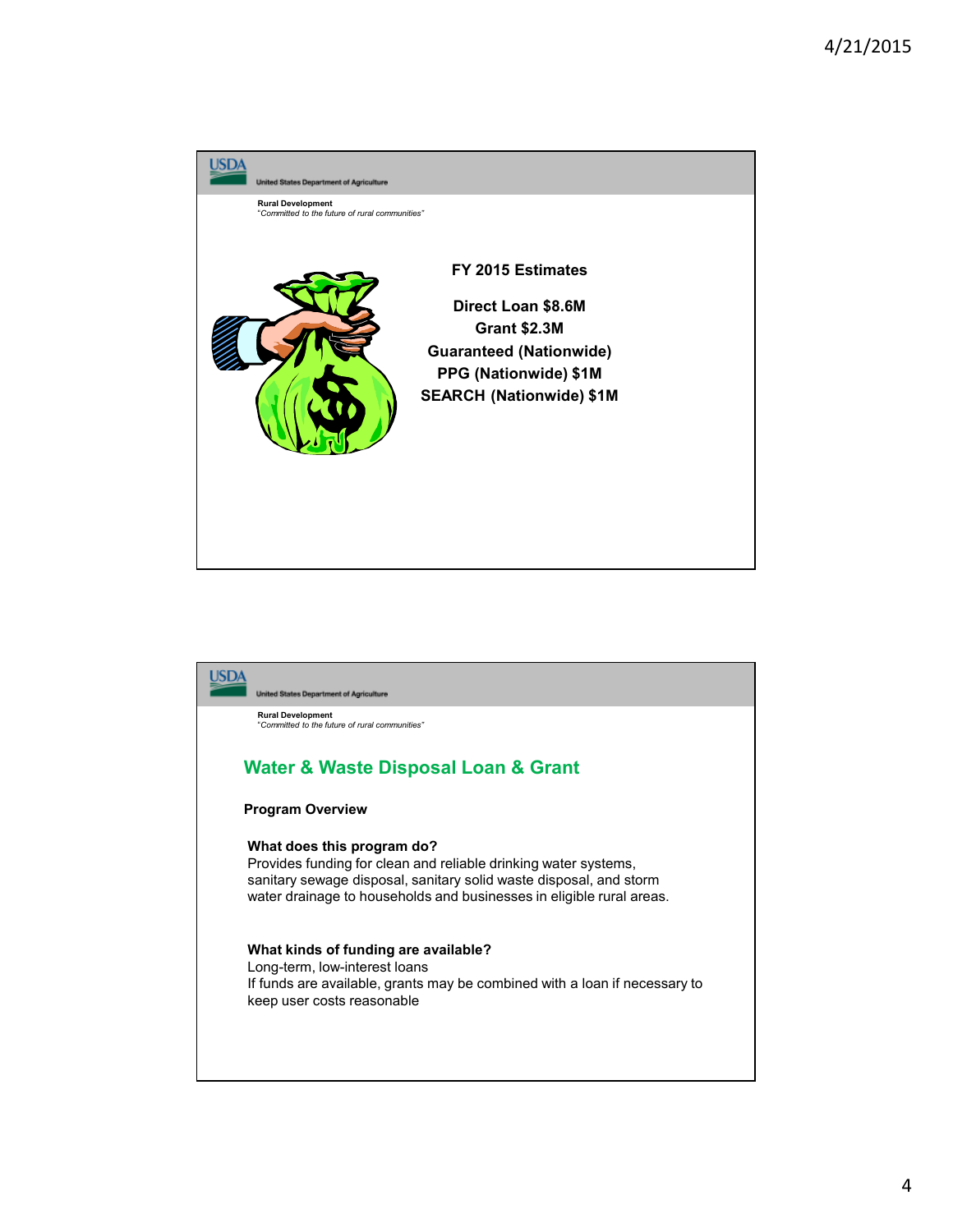

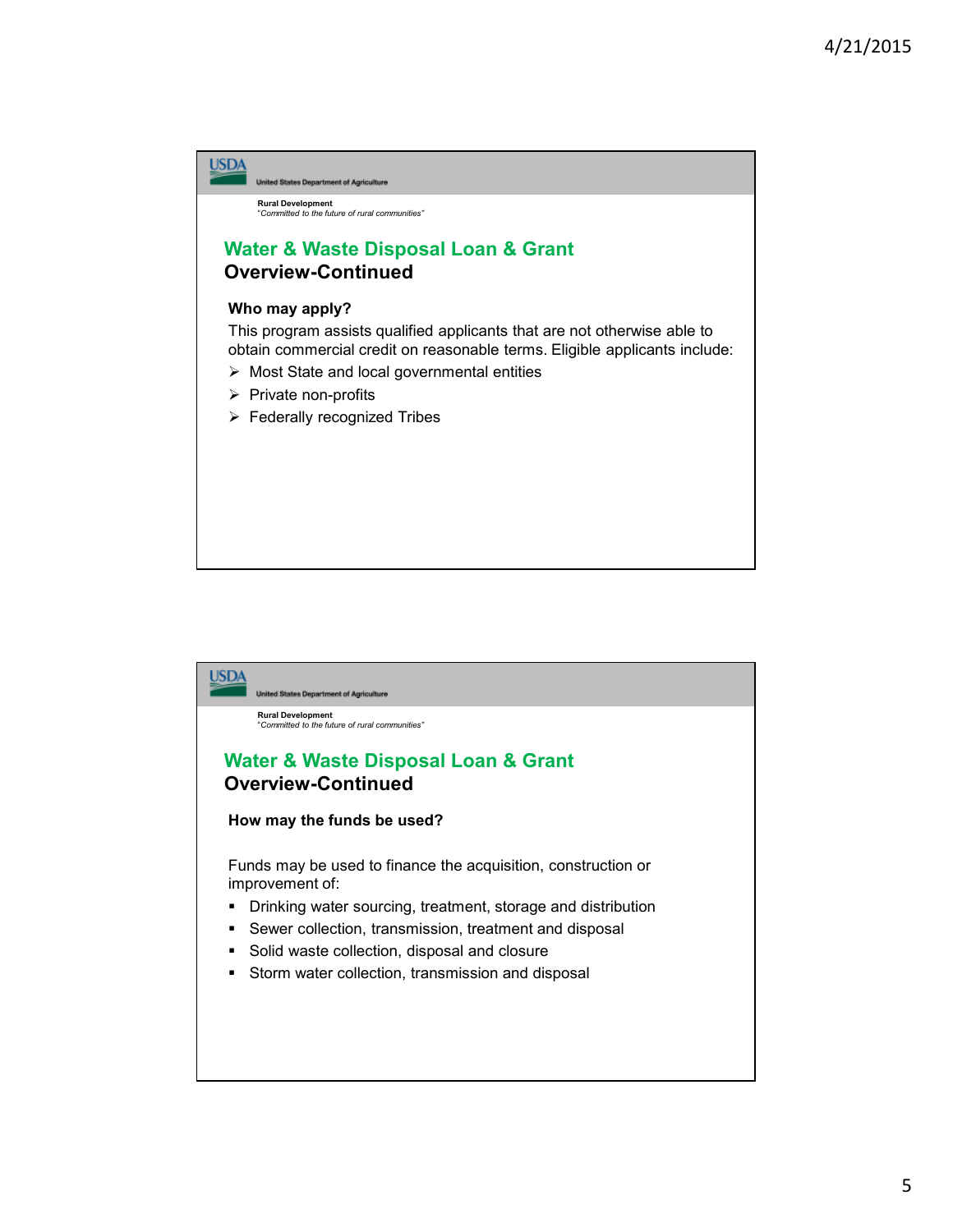

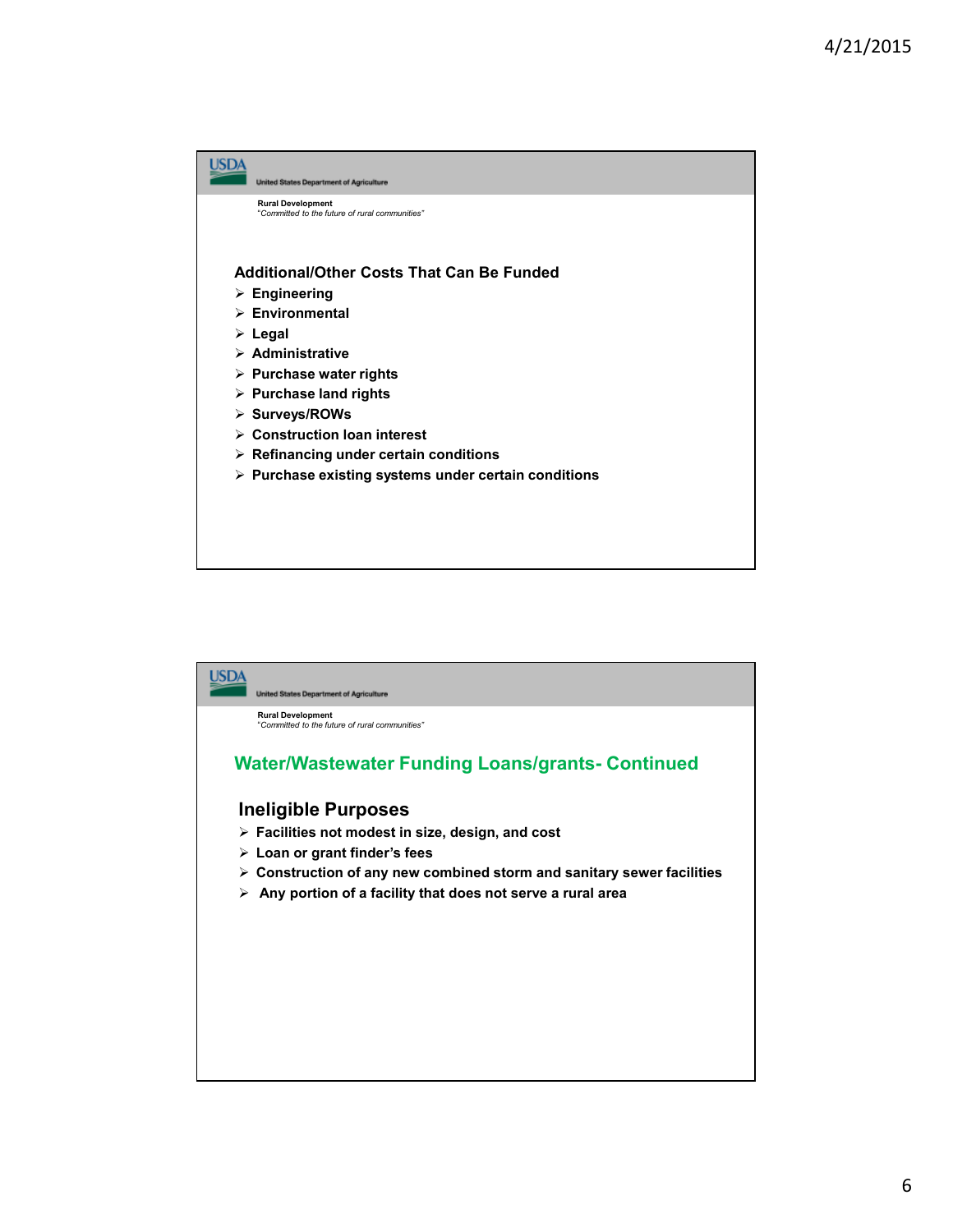

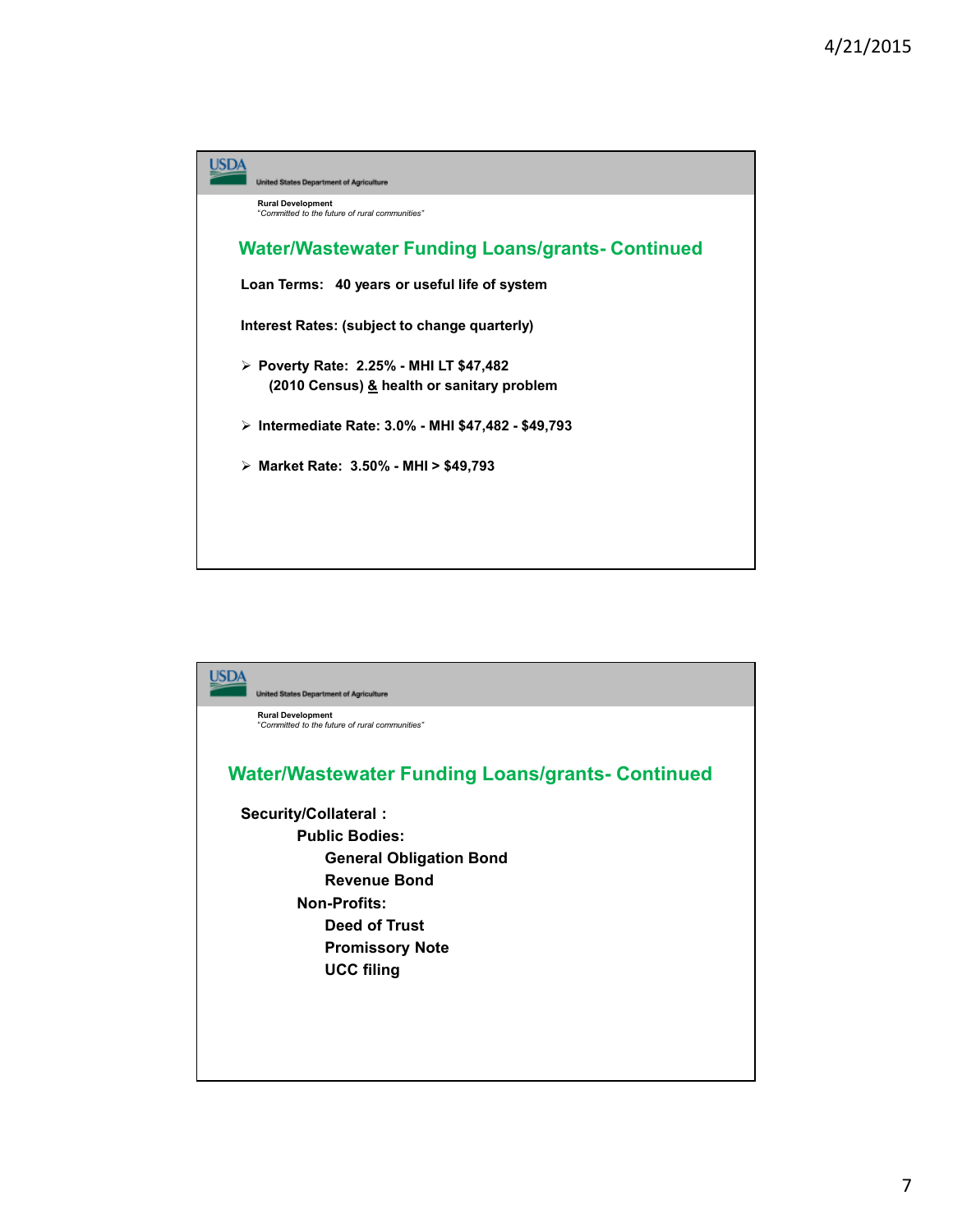

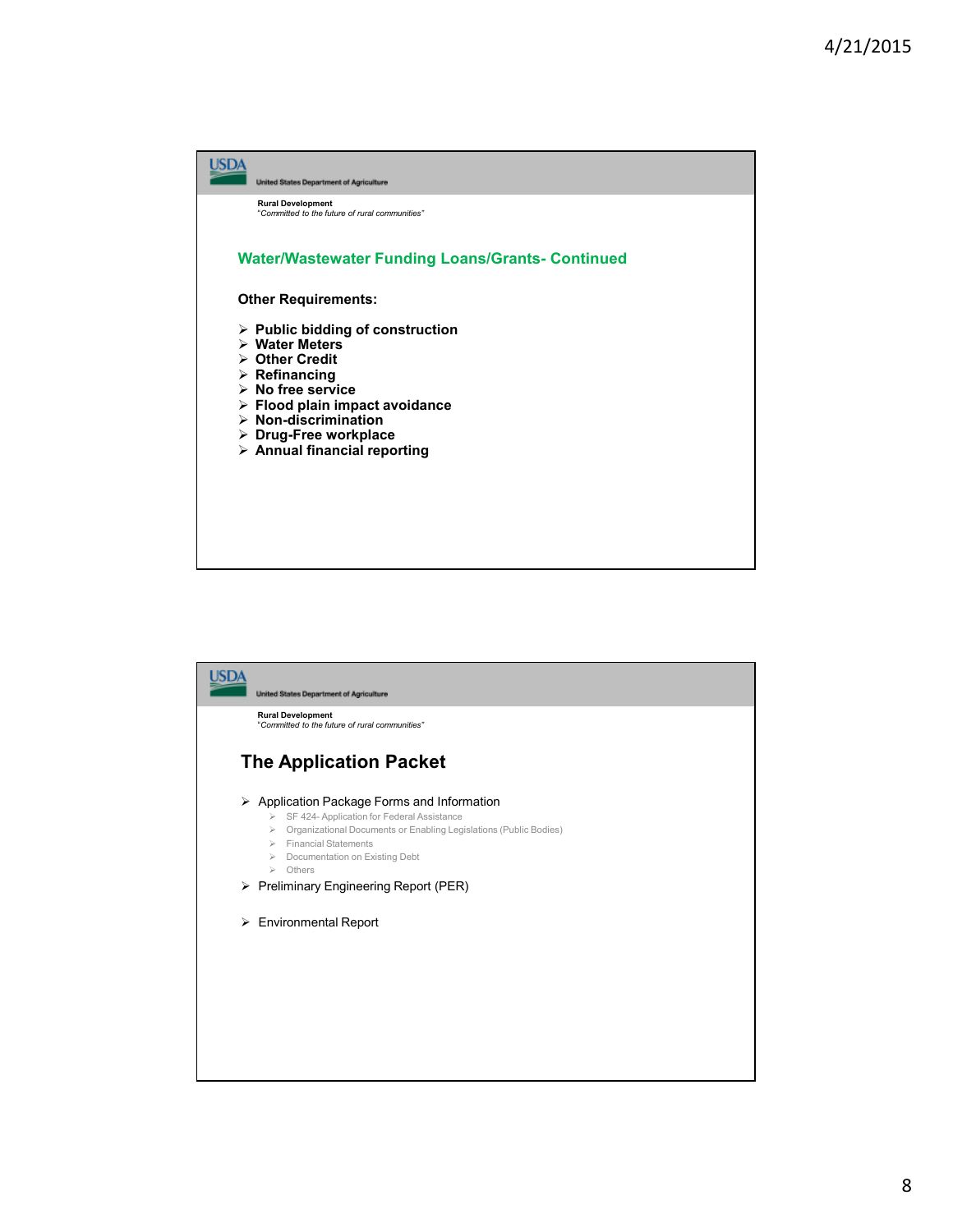|                                             | <b>United States Department of Agriculture</b>                                                                                                                                                            |
|---------------------------------------------|-----------------------------------------------------------------------------------------------------------------------------------------------------------------------------------------------------------|
|                                             | <b>Rural Development</b><br>"Committed to the future of rural communities"                                                                                                                                |
| <b>Preliminary Engineering Report (PER)</b> |                                                                                                                                                                                                           |
|                                             | The PER describes the proposed project from an engineering<br>prospective, analyzes alternatives to the proposal, defines project costs<br>and provides information critical to the underwriting process. |
|                                             | The PER format will generally include:                                                                                                                                                                    |
|                                             | <b>Project Planning</b>                                                                                                                                                                                   |
|                                             | <b>Existing Facilities</b>                                                                                                                                                                                |
|                                             | Need For the Project                                                                                                                                                                                      |
|                                             | Alternatives Considered                                                                                                                                                                                   |
|                                             | Section Of an Alternative                                                                                                                                                                                 |
|                                             | Proposed Project (Recommended Alternative)                                                                                                                                                                |
|                                             | Conclusions and Recommendation                                                                                                                                                                            |
|                                             |                                                                                                                                                                                                           |
|                                             |                                                                                                                                                                                                           |
|                                             |                                                                                                                                                                                                           |

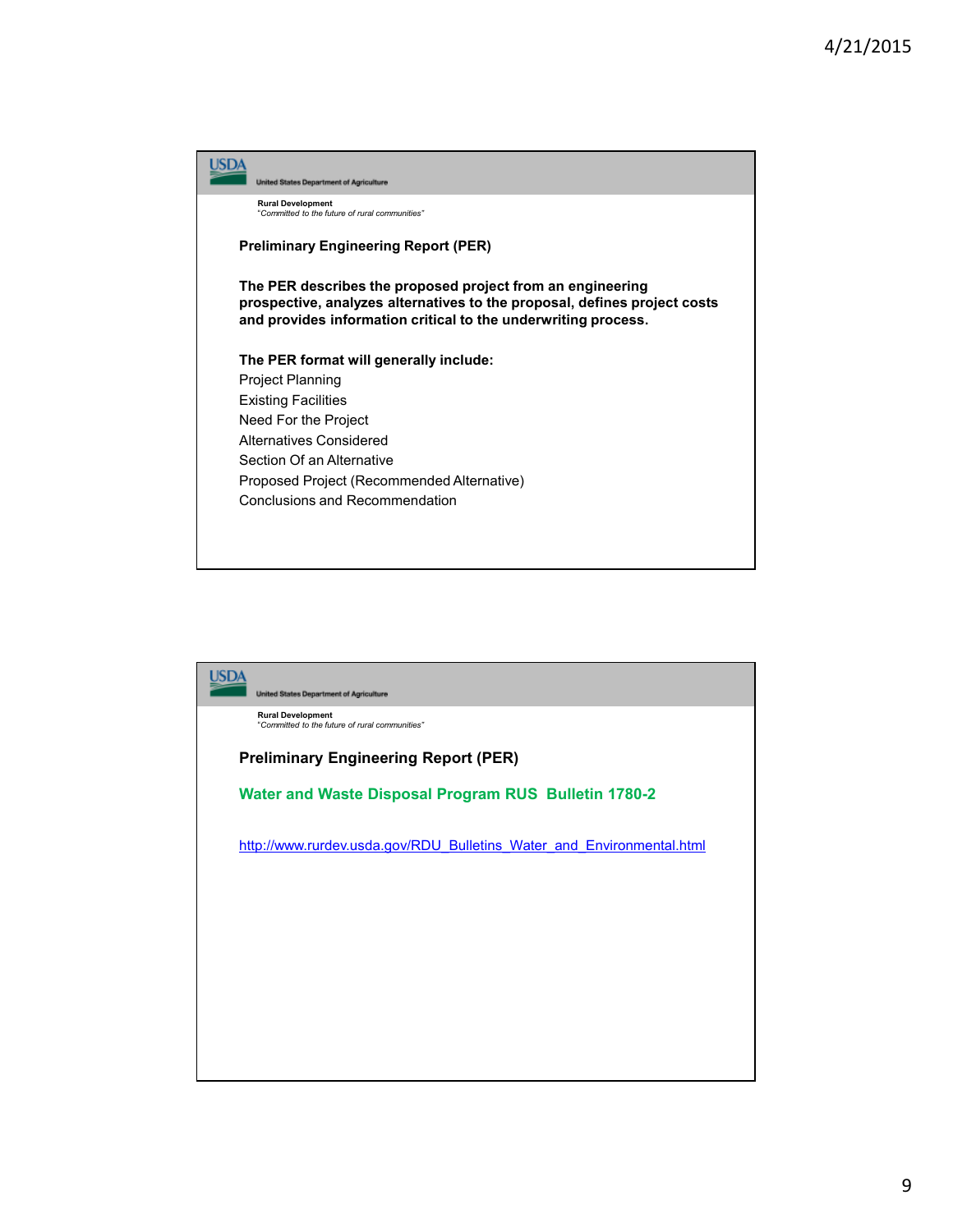

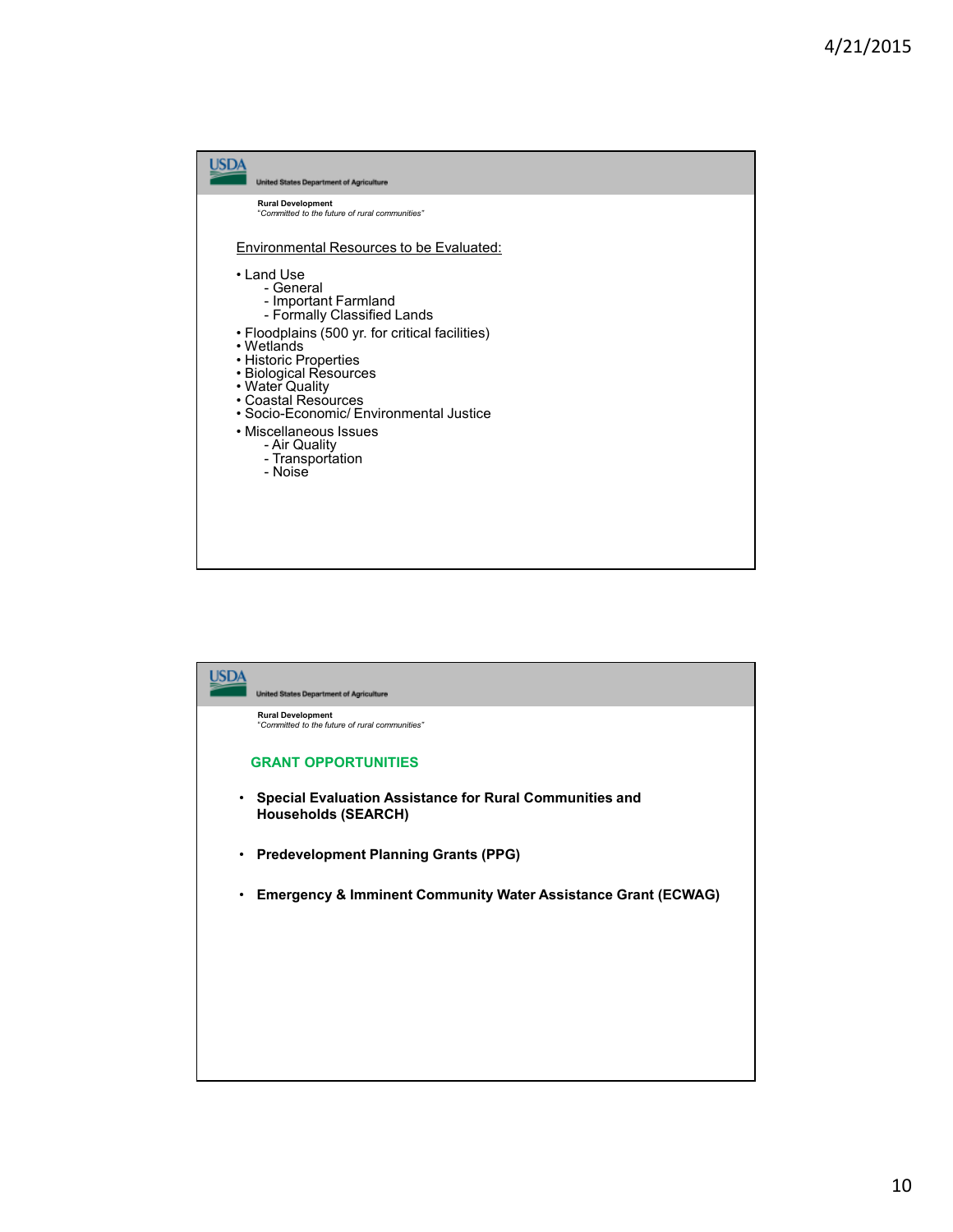

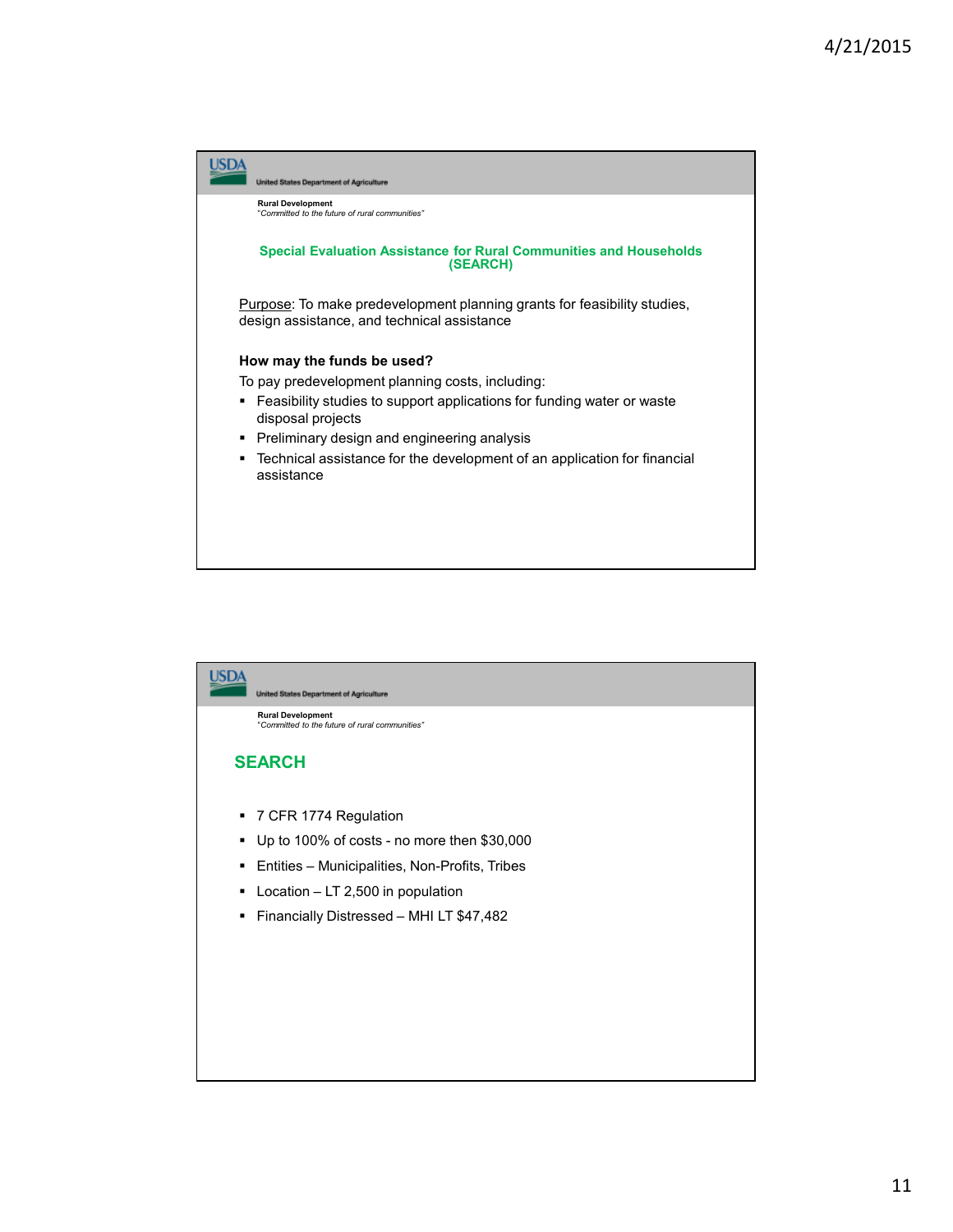

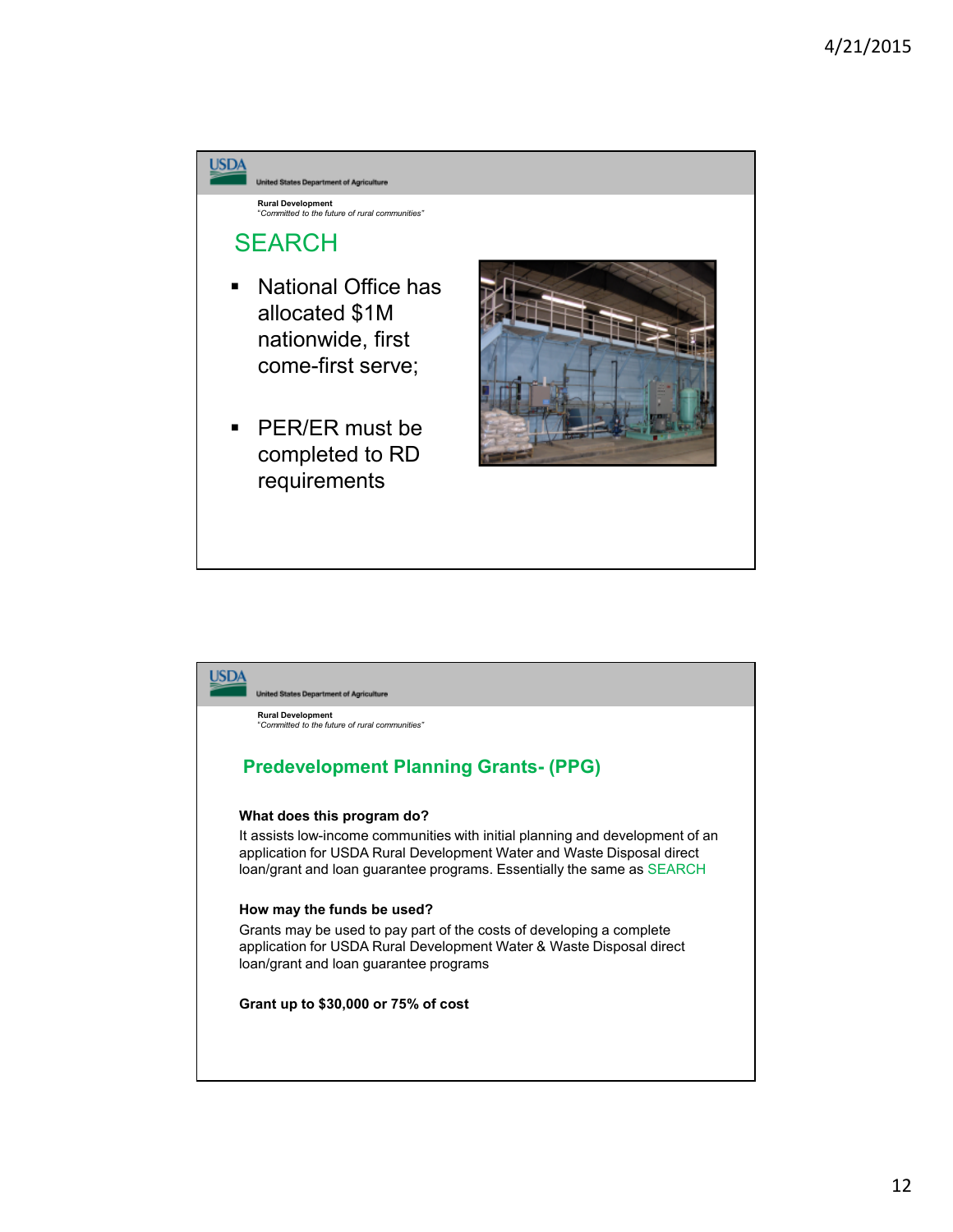

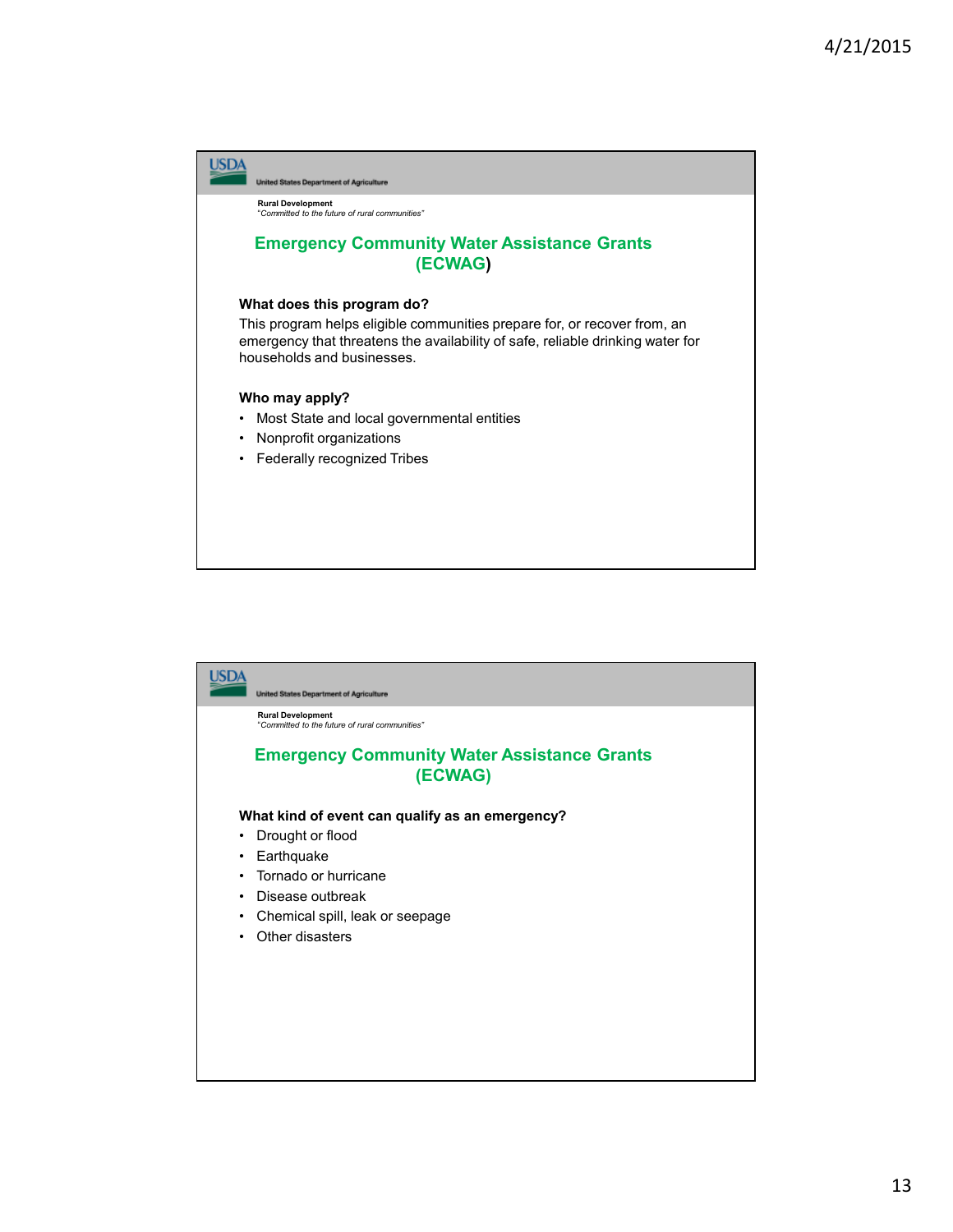

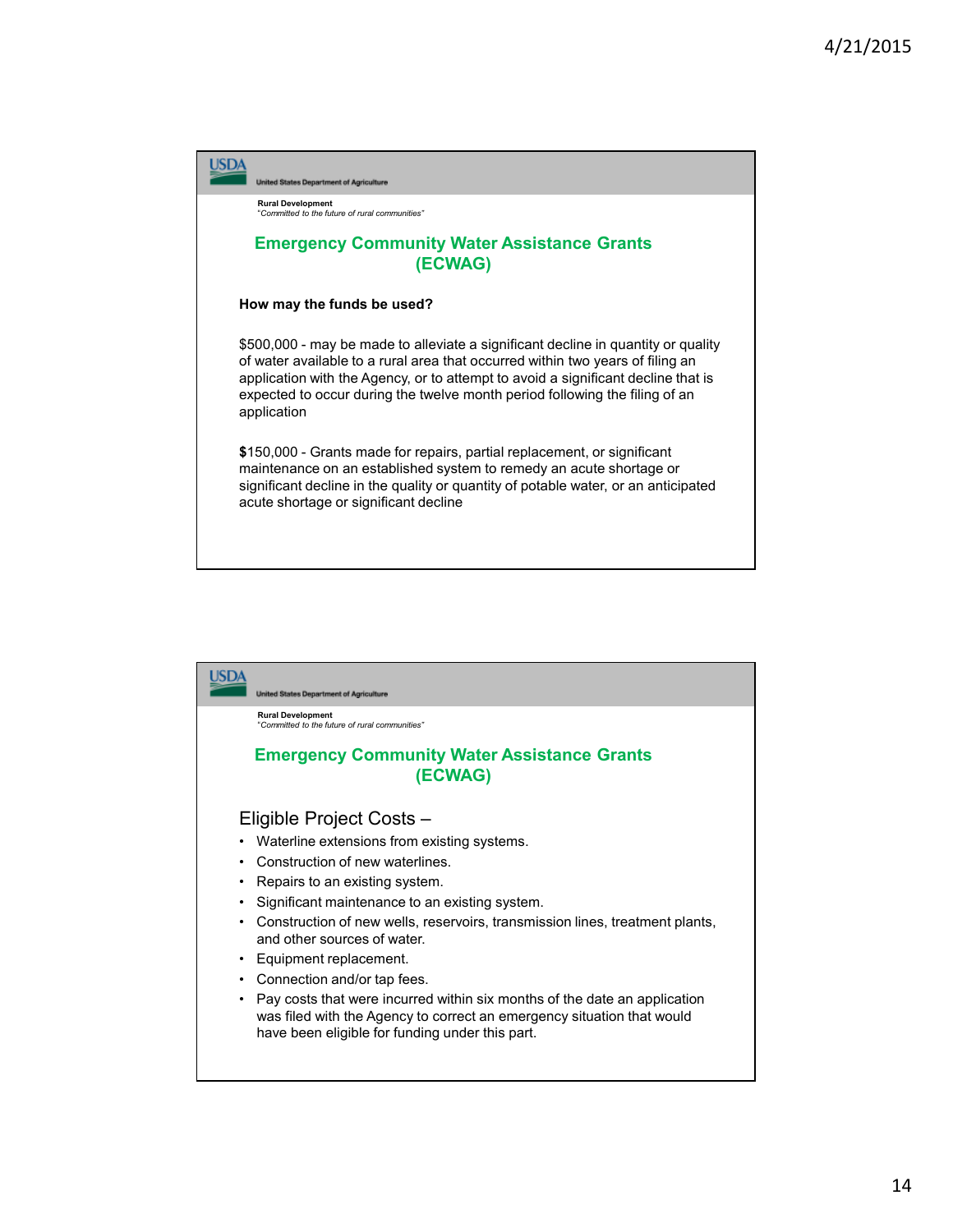